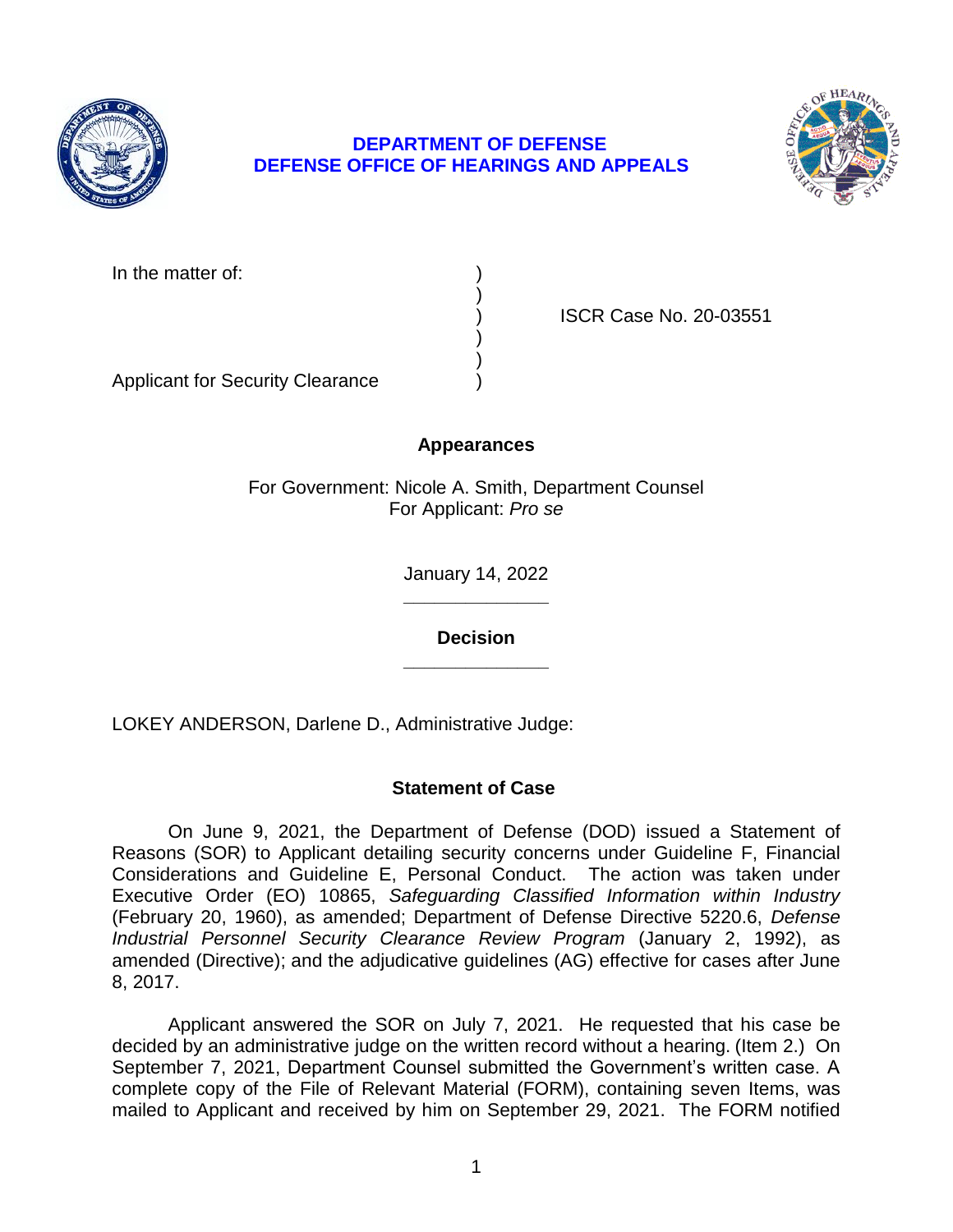Applicant that he had an opportunity to file objections and submit material in refutation, extenuation, or mitigation within 30 days of his receipt of the FORM. Applicant submitted no response to the FORM. Applicant did not object to Government Items 1 through 7, and they are admitted into evidence, referenced hereinafter as Government Exhibits 1 through 7.

#### **Findings of Fact**

 Applicant is 45 years old, and married with five children, and one step-child. He has a high school diploma and some college. He is employed by a defense contractor as a Senior CAD Designer. He is seeking to obtain a security clearance in connection with his employment.

#### **Guideline F - Financial Considerations**

 The Government alleged that Applicant is ineligible for a clearance because he made financial decisions that indicate poor self-control, lack of judgment, or unwillingness to abide by rules and regulations, all of which raise questions about his reliability, trustworthiness, and ability to protect classified information.

 The SOR alleged that Applicant incurred a number of delinquent debts owed to the Department of Education for student loans, and consumer debts that were either past due, charged off or placed for collection totaling approximately \$58,000. In his answer, Applicant admits each of the delinquencies. Credit reports of the Applicant dated October 24, 2019; and March 22, 2021, confirm this indebtedness. (Government Exhibits 5 and 6.) Applicant has never applied for a security clearance before.

Applicant began working for his current employer in August 2019. Since then, there have been no noted interruptions in his employment. Prior to his current employment, Applicant experienced multiple periods of unemployed from March 2019- August 2019; October 2017- February 2018; and February 2015-March 2015 that he states attributed to his current financial problems. Applicant explained that at certain times over the years, he has had to make the difficult decision of either paying off his creditors, or keeping a roof over his family's head and food on the table. When faced with this decision, he has always puts his family first. Applicant stated that he took out a number of student loans to further his education. He had hoped to complete a college engineering program that he enrolled in. However, because he needed to work full time to support his family, he could not complete the program. In addition, he was laid off from work a number of times, through no fault of his own. When this happened, he defaulted on his student loan payments and has been unable to get back on track. At some point he also separated from his wife for a two year period, and this caused additional financial hardship. He and his wife have since reconciled their relationship and things have improved since he now has stable employment. Applicant states that he plans to enter into a payment plan for the student loans, and he also plans on resolving the other outstanding consumer debts.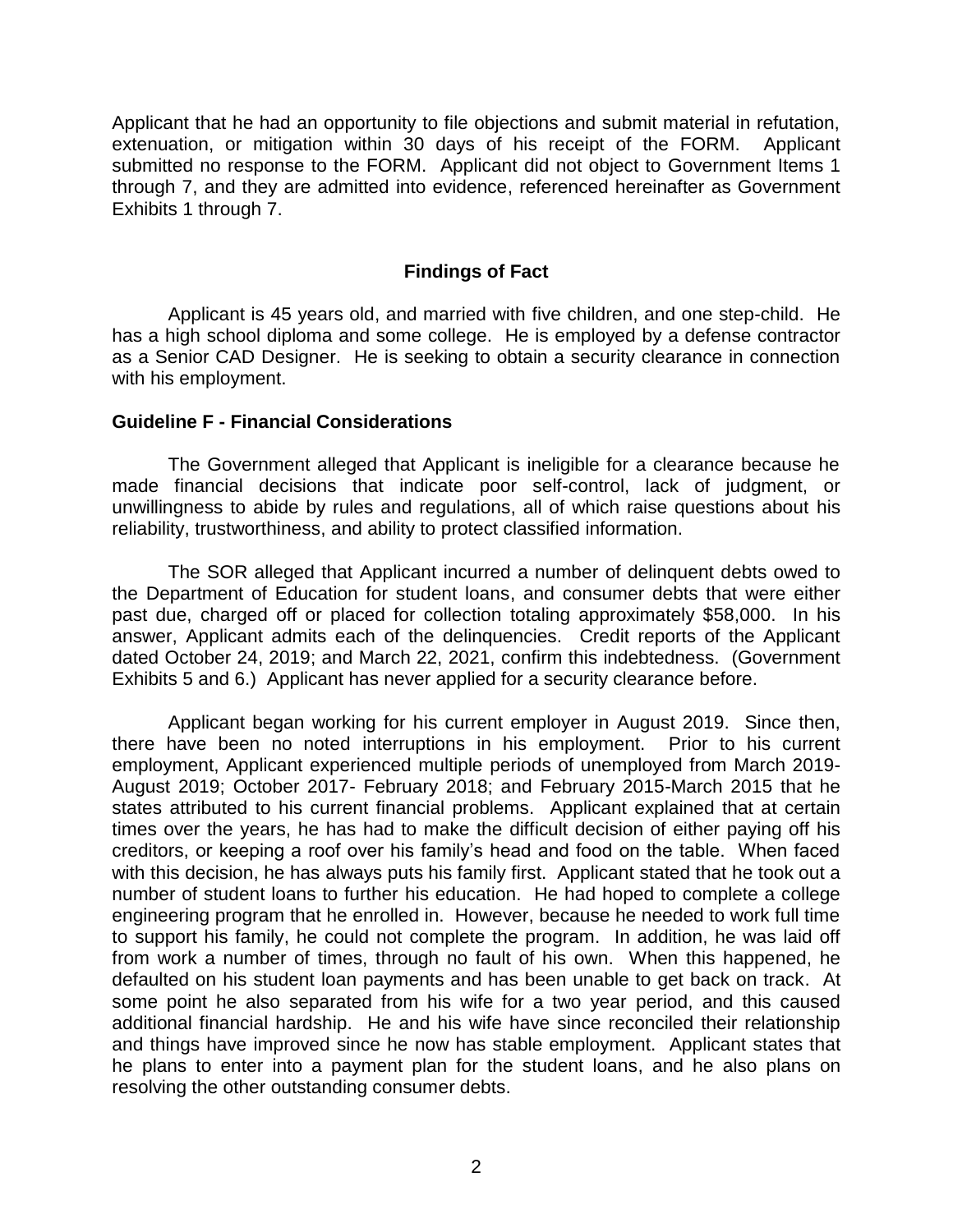The following delinquent debts are delinquent and of security concern:

 1.a., 1.b., 1.c., 1.d., 1.e., 1.f., 1.g., 1.h., 1.j., and 1.r. Ten separate delinquent debts owed to Department of Education were placed for collection in the approximate \$1,279; and \$1,795. Applicant provided no documentary evidence to show that any of these accounts are current or being paid in any form or fashion. Accordingly, amounts of \$11,063; \$6,457; \$5,786; \$5,218; \$5,027; \$3,643; \$3,399; \$2,028; these allegations are found against Applicant.

 1.i. A delinquent debt owed to a creditor was placed for collection in the approximate amount of \$1,852. Applicant provided no documentary evidence to show that the debt is being paid or is otherwise resolved. This allegation is found against Applicant.

Applicant.<br>1.k. A delinquent debt owed to a creditor was placed for collection in the approximate amount of \$735. Applicant provided no documentary evidence to show that the debt is being paid or is otherwise resolved. Accordingly, this allegation is found against Applicant.

found against Applicant.<br>1.l. A delinquent debt owed to a creditor was placed for collection in the approximate amount of \$514. Applicant has provided no documentary evidence to show that the debt has been paid or is otherwise resolved. Accordingly, this allegation is found against Applicant.

 1.m. A delinquent debt owed to a creditor was placed for collection in the approximate amount of \$467. Applicant has provided no documentary evidence to show that the debt has been paid or is otherwise resolved. Accordingly, this allegation is found for against Applicant.

 approximate amount of \$101. Applicant has provided no documentary evidence to show that the debt has been paid or is otherwise resolved. Accordingly, this 1.n. A delinquent debt owed to a creditor was placed for collection in the allegation is found for against Applicant.

 1.o. A delinquent debt owed to a creditor for an account was placed for collection in the approximate amount of \$513. Applicant provided no documentary evidence to show that the debt is being paid or is otherwise resolved. This allegation is found against Applicant.

 1.p. A delinquent debt owed to a creditor for an account was placed for collection in the approximate amount of \$634. Applicant provided no documentary evidence to show that the debt is being paid or is otherwise resolved. This allegation is found against Applicant.

 1.q. A delinquent debt owed to a creditor for an account was placed for collection in the approximate amount of \$1,692. Applicant provided no documentary evidence to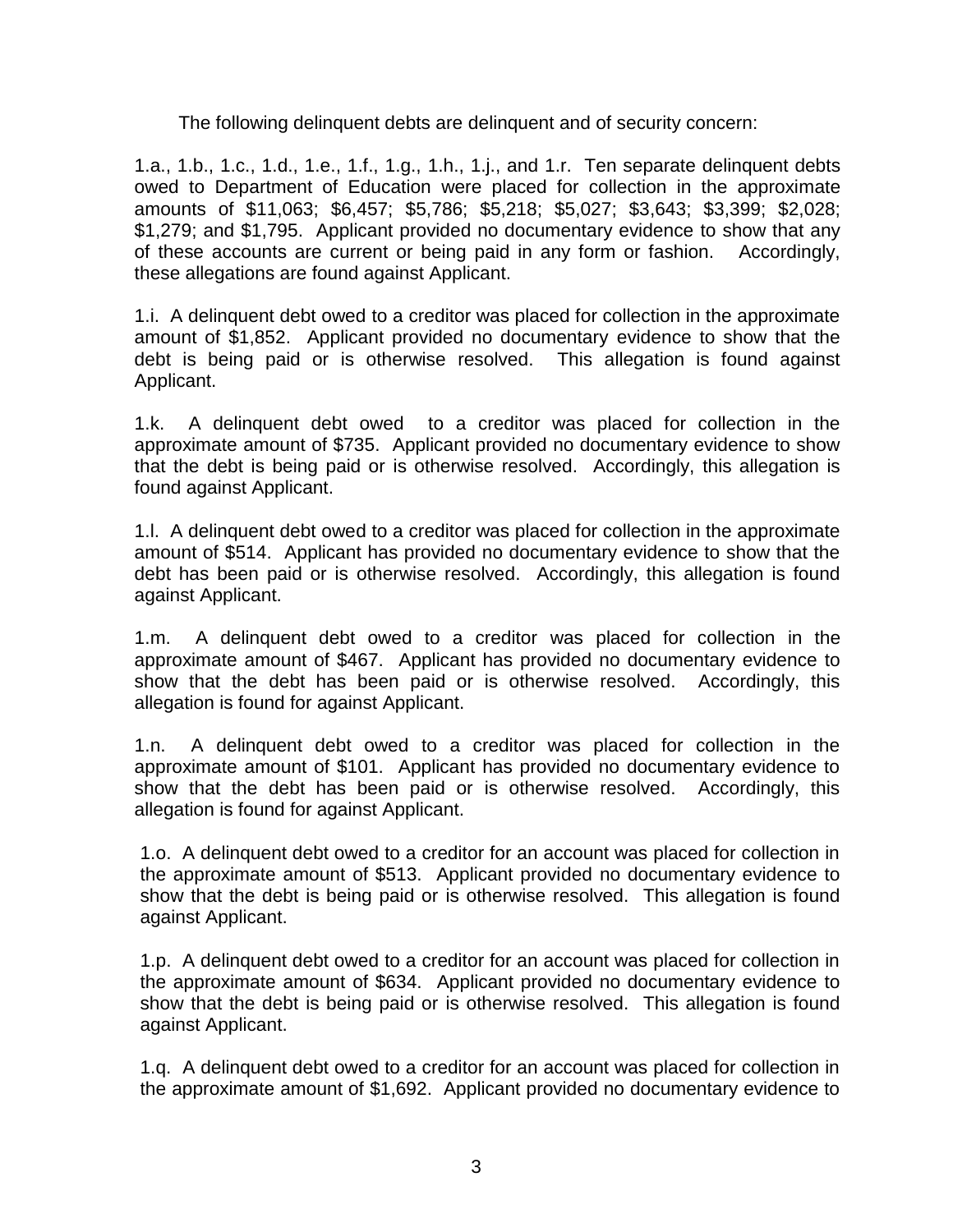show that the debt is being paid or is otherwise resolved. This allegation is found against Applicant.

 1.s. A delinquent debt owed to a creditor for an account was placed for collection in the approximate amount of \$349. Applicant provided no documentary evidence to show that the debt is being paid or is otherwise resolved. This allegation is found against Applicant.

 1.t. A delinquent debt owed to a creditor for an account was placed for collection in the approximate amount of \$4,421. Applicant provided no documentary evidence to show that the debt is being paid or is otherwise resolved. This allegation is found against Applicant.

 1.u. A delinquent debt owed to a creditor for an account was placed for collection in the approximate amount of \$142. Applicant provided no documentary evidence to show that the debt is being paid or is otherwise resolved. This allegation is found against Applicant.

 1.v. A delinquent debt owed to a creditor for an account was placed for collection in the approximate amount of \$289. Applicant provided no documentary evidence to show that the debt is being paid or is otherwise resolved. This allegation is found against Applicant.

 1.w. A delinquent debt owed to a creditor for an account was placed for collection in the approximate amount of \$1,047. Applicant provided no documentary evidence to show that the debt is being paid or is otherwise resolved. This allegation is found against Applicant.

### **Guideline E – Personal Conduct**

 The Government alleged that Applicant is ineligible for a clearance because he engaged in conduct involving questionable judgment, lack of candor, dishonesty, or unwillingness to comply with rules and regulations that raise questions about his reliability, trustworthiness, and ability to protect classified or sensitive information.

 From 1994 through 2016, Applicant was arrested on sixteen separate occasions for various crimes. The criminal charges include theft, drug possession, driving under the influence and driving while license suspended or revoked. Applicant admits each of the allegations set forth under this guideline. Applicant attributes these arrests to being young and hanging around the wrong type of people. Applicant states that since 2016, he has attempted to improve himself and change his life by educating himself and raising his family. Allegations will be discussed in chronological order.

2.p. In July 1994, Applicant was arrested and charged with Possession of Cocaine with Intent to Sell, Manufacture, Deliver , ETC. Schedule II-Felony. 2.o. In May 1996, Applicant was arrested and charged with Marijuana Possession. 2.n. In August 1996, Applicant was charged with Theft by Shoplifting. 2.m. In June 1997,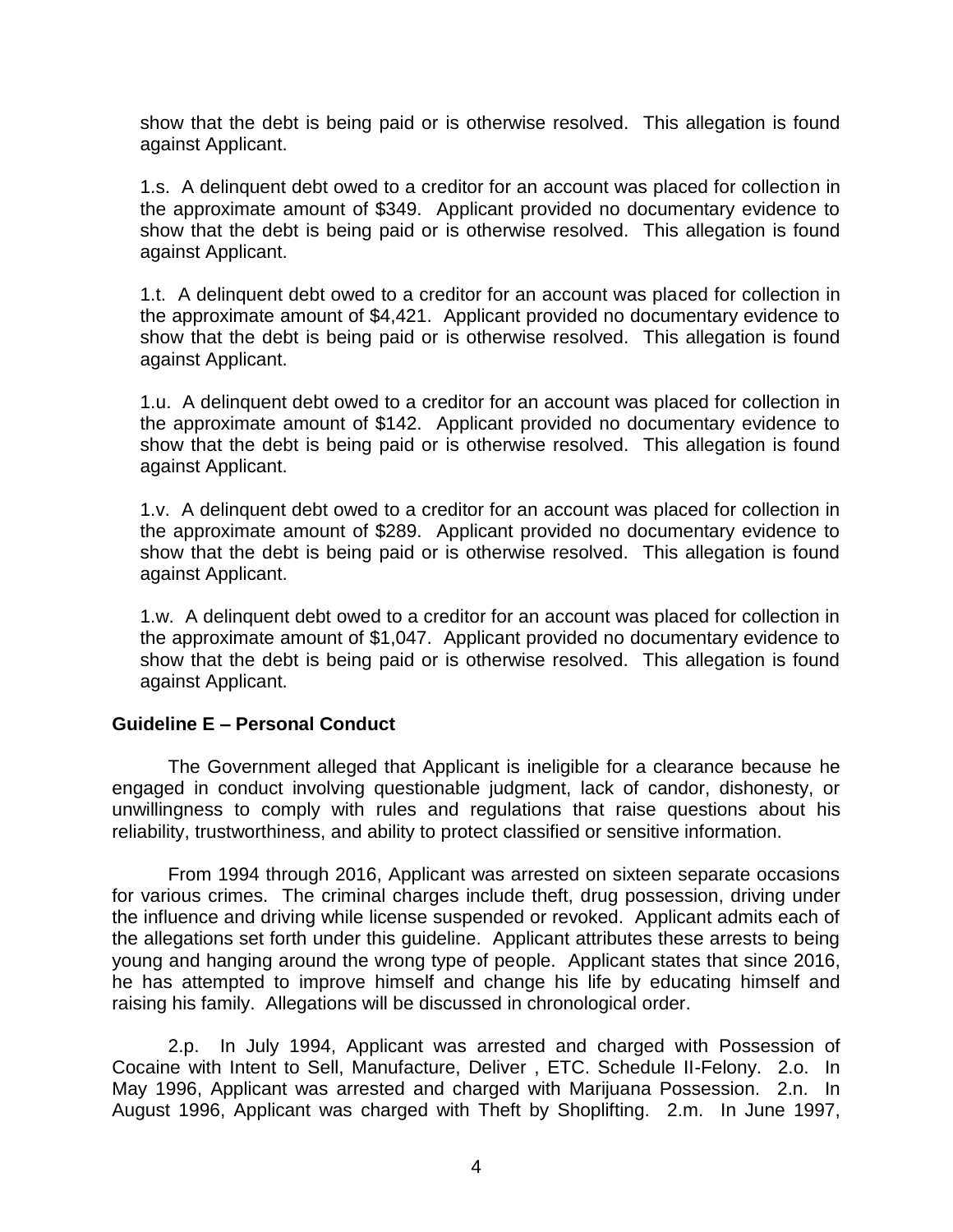Applicant was arrested and charged with Deposit Account/Bad Checks. 2.l. In May 1999, Applicant was arrested and charged with Purchase, Possession, Manufacture, Distribution, or Sale of Marijuana-Felony. 2.k. In October 2000, Applicant was arrested and charged with Marijuana Distribution-Felony, and Driving While License Suspended. 2.j. In January 2001, Applicant was arrested and charged with Marijuana Possession, Resisting Officer, and Possession of Drug Paraphernalia. 2.i. In April 2001, Applicant was arrested and charged with Aggravated Battery-Pregnant Female-Felony. 2.h. In November 2001, Applicant was arrested and charged with Purchase, Possession, Manufacture, Distribution, or Sale of Marijuana-Felony and Hindering Apprehension or Punishment of a Criminal. 2.g. In September 2002, Applicant was arrested and charged with Probation Violation-Felony, and Battery. 2.g. In August 2003, Applicant was arrested and charged with Driving Under the Influence of Alcohol. 2.e. In January 2004, Applicant was arrested and charged with Marijuana Possession. 2.d. In April 2004, Applicant was arrested and charged with Driving While License Suspended or Revoked. 2.c. In September 2011, Applicant was arrested and charged with Driving Under the Influence of Alcohol. 2.b. In March 2015, Applicant was arrested and charged with Driving While License Suspended or Revoked. 2.a. In December 2016, Applicant was arrested and charged with Failure to Appear for Fingerprintable Charge.

 Applicant completed a security clearance application dated September 30, 2019. (Government Exhibit 3.) In response to Section 22, regarding his Police Record, Applicant was asked, "In the past seven years have you been issued a summons, citation, or ticket to appear in court in a criminal proceeding against you? . . . In the past seven years have you been arrested by any police officer, sheriff, marshal, or any other type of law enforcement official? . . . In the past seven years have you been charged, convicted or sentenced of a crime in any court? . . . In the past seven years have you been or are you currently on probation or parole? . . . Are you currently on trial or awaiting a trial on criminal charges? This section continues by asking if he has EVER had the following happened to him. Have you EVER been charged with any felony offense? Have you EVER been charged with an offense involving alcohol or drugs?"" Applicant answered, "No." Applicant failed to list his arrests in December 2016 for Failure to Appeal for Fingerprintable Charge, and his arrest in March 2015 for Driving While License Suspended or Revoked. Applicant should have at least listed these two arrests in response to Section 22, as they occurred within the last seven years.

 Applicant should also have listed his Felony charges set forth in allegations 2.g. that occurred in September 2002, 2.h., that occurred in November 2001, 2.i., that occurred in April 2001, 2.k., that occurred in October 2000, 2.l., that occurred in May 1999, and 2.p., that occurred in July 1994, as the question asks if he has EVER been charged with a Felony. Also, any charges that involved alcohol or drugs should have been listed, which would include 2.c., 2.e., 2.f., 2.j., and 2.o.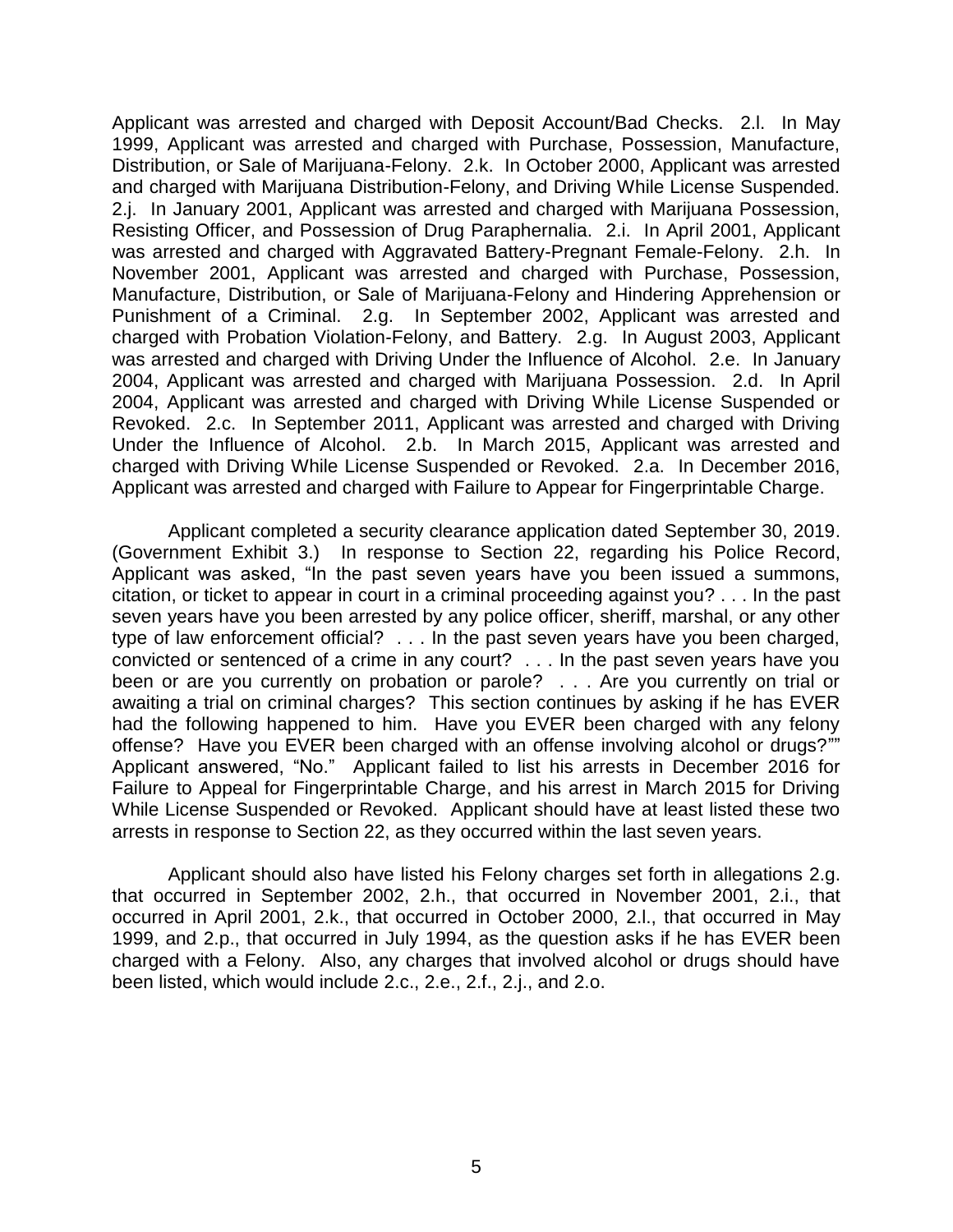#### **Policies**

 When evaluating an applicant's suitability for national security eligibility, the administrative judge must consider the adjudicative guidelines (AG). In addition to brief introductory explanations for each guideline, the adjudicative guidelines list potentially disqualifying conditions and mitigating conditions, which are to be used in evaluating an applicant's eligibility for access to classified information.

 These guidelines are not inflexible rules of law. Instead, recognizing the complexities of human behavior, administrative judges apply the guidelines in conjunction with the factors listed in AG ¶ 2 describing the adjudicative process. The commonsense decision. The entire process is a conscientious scrutiny of a number of variables known as the whole-person concept. The administrative judge must consider all available, reliable information about the person, past and present, favorable and administrative judge's overarching adjudicative goal is a fair, impartial, and unfavorable, in making a decision.

The protection of the national security is the paramount consideration. AG  $\P$  2(b) eligibility will be resolved in favor of the national security." In reaching this decision, I have drawn only those conclusions that are reasonable, logical and based on the evidence contained in the record. Likewise, I have avoided drawing inferences requires that "[a]ny doubt concerning personnel being considered for national security grounded on mere speculation or conjecture.

 Under Directive ¶ E3.1.14, the Government must present evidence to establish controverted facts alleged in the SOR. Under Directive ¶ E3.1.15, the applicant is responsible for presenting "witnesses and other evidence to rebut, explain, extenuate, or mitigate facts admitted by the applicant or proven by Department Counsel." The applicant has the ultimate burden of persuasion to obtain a favorable clearance decision.

 A person who seeks access to classified information enters into a fiduciary relationship with the Government predicated upon trust and confidence. This relationship transcends normal duty hours and endures throughout off-duty hours. The Government reposes a high degree of trust and confidence in individuals to whom it grants access to classified information. Decisions include, by necessity, consideration of the possible risk the applicant may deliberately or inadvertently fail to safeguard classified information. Such decisions entail a certain degree of legally permissible extrapolation as to potential, rather than actual, risk of compromise of classified information.

 Section 7 of EO 10865 provides that adverse decisions shall be "in terms of the national interest and shall in no sense be a determination as to the loyalty of the applicant concerned." *See also* EO 12968, Section 3.1(b) (listing multiple prerequisites for access to classified or sensitive information).<br> $6$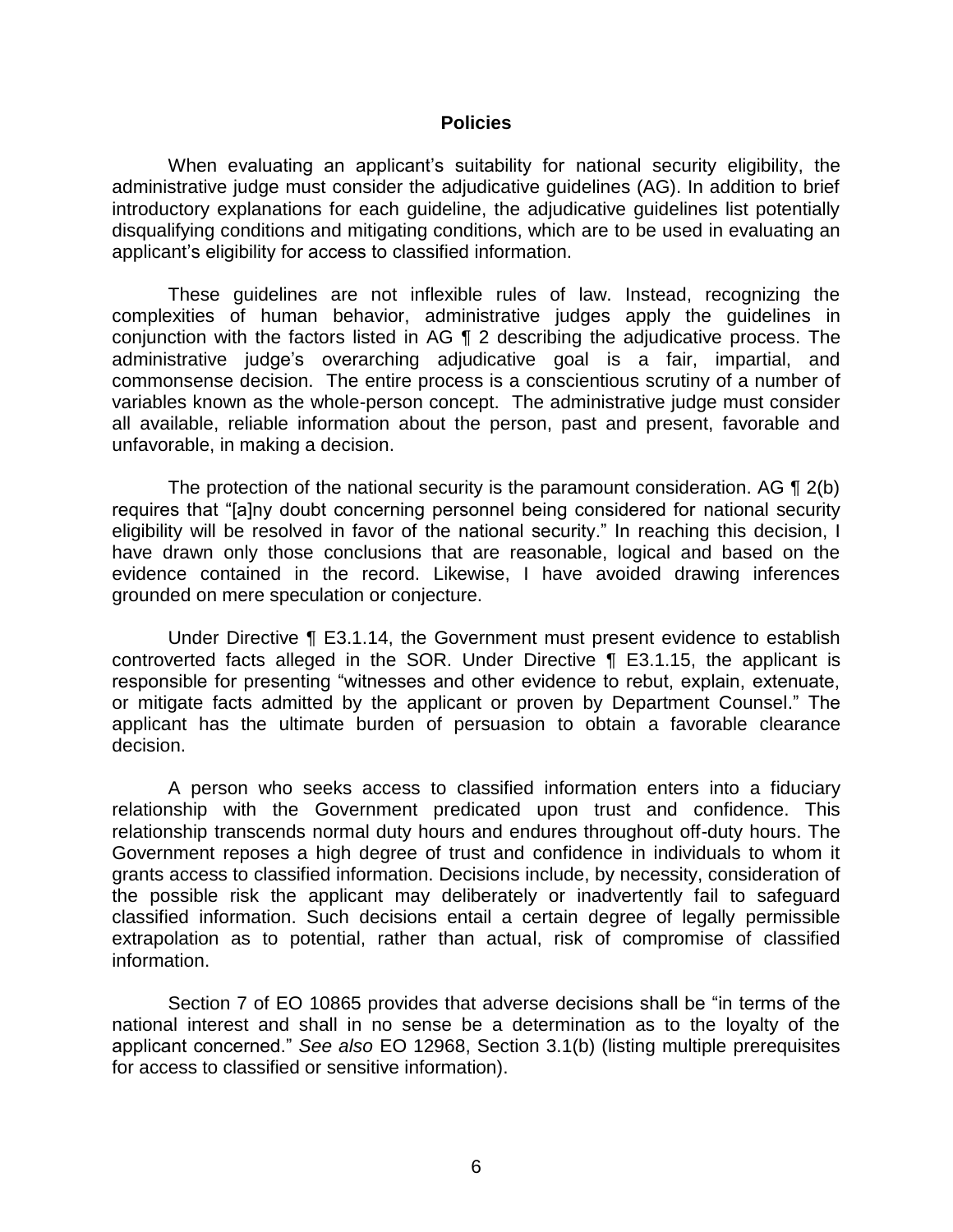## **Analysis**

## **Guideline F - Financial Considerations**

The security concern for Financial Considerations is set out in AG ¶ 18:

 Failure to live within one's means, satisfy debts, and meet financial obligations may indicate poor self-control, lack of judgment, or unwillingness to abide by rules and regulations, all of which can raise protect classified or sensitive information. Financial distress can also be caused or exacerbated by, and thus can be a possible indicator of, other issues of personnel security concern such as excessive gambling, mental individual who is financially overextended is at greater risk of having to engage in illegal or otherwise questionable acts to generate funds. Affluence that cannot be explained by known sources of income is also a questions about an individual's reliability, trustworthiness, and ability to health conditions, substance misuse, or alcohol abuse or dependence. An security concern insofar as it may result from criminal activity, including espionage.

 The guideline notes several conditions that could raise security concerns under AG ¶ 19. Three are potentially applicable in this case:

- (a) inability to satisfy debts;
- (b) unwillingness to satisfy debts regardless of the ability to do so; and
- (c) a history of not meeting financial obligations.

 Applicant incurred significant delinquent debt that he has not paid. At this time there is insufficient information in the record to conclude that he is financially stable, or that he can afford his lifestyle, or that he has the financial resources available to handle his financial obligations. There is no evidence in the record to show that any regular monthly payments of any sort are being made toward his debts. In fact, they all remain outstanding. The evidence is sufficient to raise the above disqualifying conditions.

 The following mitigating conditions under Financial Considerations are potentially applicable under AG ¶ 20.

 (a) the behavior happened so long ago, was so infrequent or occurred under such circumstances that it is unlikely to recur and does not cast doubt on the individual's current reliability, trustworthiness, or good judgment;

(b) the conditions that resulted in the financial problem were largely beyond the person's control (e.g. loss of employment, a business downturn, unexpected medical emergency, a death, divorce, or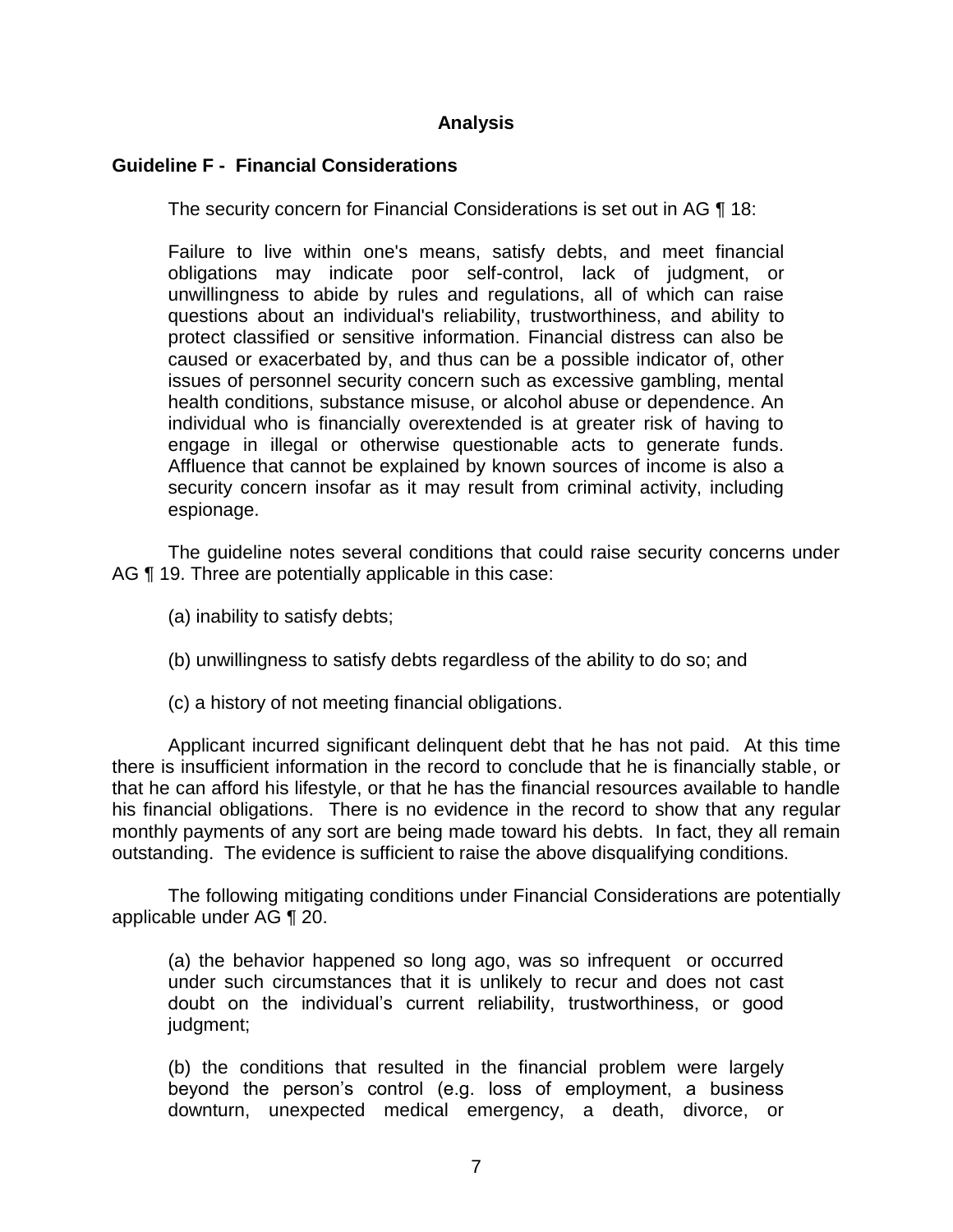separation, clear victimization by predatory lending practices, or identity theft), and the individual acted responsibly under the circumstances;

(c) the individual has received or is receiving financial counseling for the problem from a legitimate and credible source, such as a non-profit credit counseling service, and there are clear indications that the problem is being resolved or is under control;

(d) the individual initiated and is adhering to a good-faith effort to repay overdue creditors or otherwise resolve debts; and

 (e) the individual has a reasonable basis to dispute the legitimacy of the past-due debt which is the cause of the problem and provides documented proof to substantiate the basis of the dispute or provides evidence of actions to resolve the issue.

 There is some evidence in the record to show that circumstances beyond the Applicant's control contributed to Applicant's financial difficulties. There were multiple periods of unemployment, underemployment, and his separation from his wife. However, since August 2019, when he started working for his current employer he has done nothing to show that he has addressed any of his delinquent debts. None of the mitigating conditions apply. This guideline is found against Applicant.

#### **Guideline E - Personal Conduct**

The security concern for the personal conduct guideline is set out in AG 15:

Conduct involving questionable judgment, lack of candor, dishonesty, or unwillingness to comply with rules and regulations can raise questions about an individual's reliability, trustworthiness and ability to protect classified information. Of special interest is any failure to provide truthful and candid answers during the security clearance process or any other failure to cooperate with the security clearance process.

AG ¶ 16 describes conditions that could raise a security concern and may be disqualifying. The following disqualifying conditions are potentially applicable:

(a) deliberate omission, concealment, or falsification of relevant facts from any personnel security questionnaire, personal history statement, or similar form used to conduct investigations, determine employment qualifications, award benefits or status, determine national security eligibility or trustworthiness, or award fiduciary responsibilities.

 (c) credible adverse information in several adjudicative issue areas that is guideline, but which, when considered as a while, supports a whole- person assessment of questionable judgment, untrustworthiness, not sufficient for an adverse determination under any other single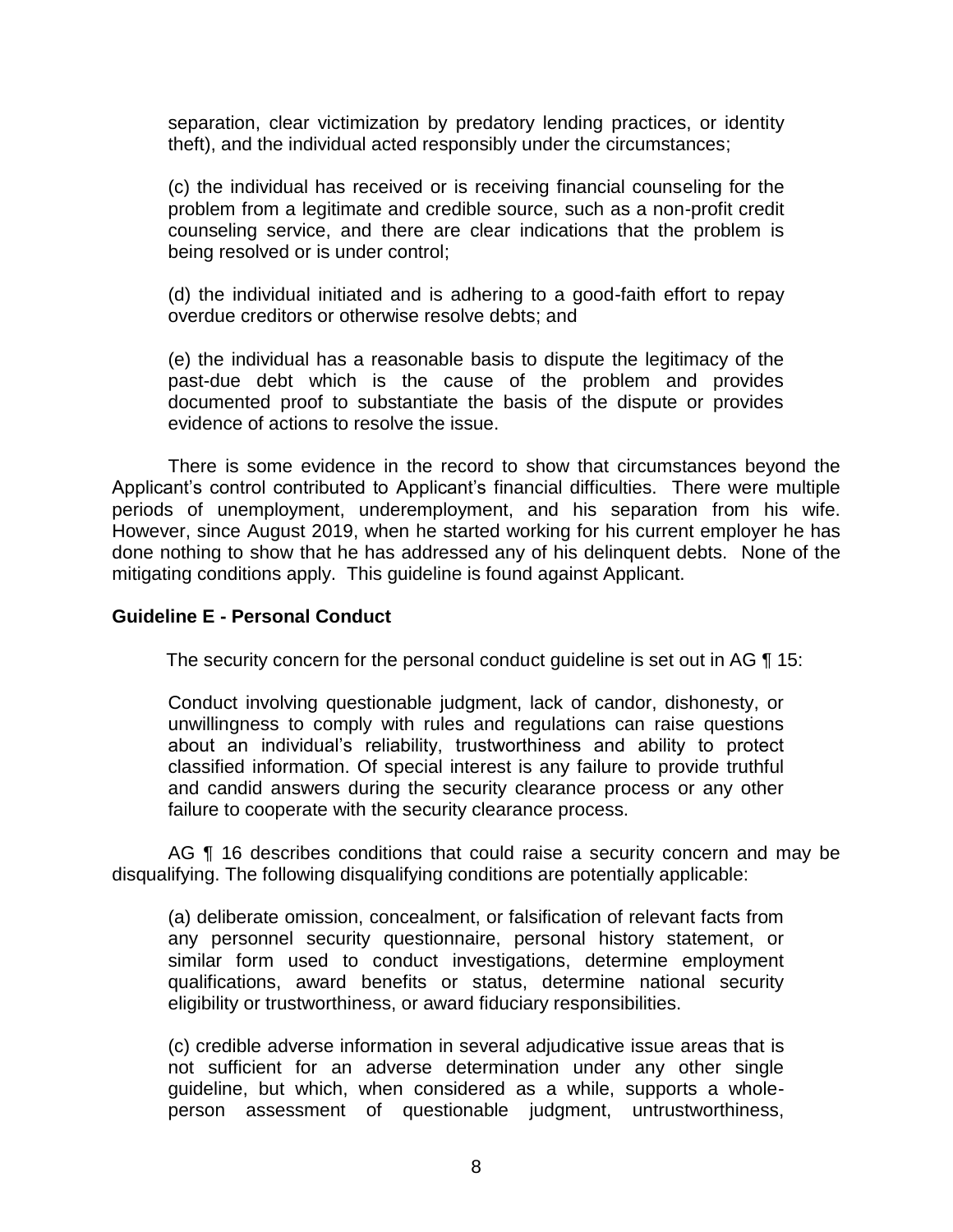unreliability, lack of candor, unwillingness to copy with rules and regulations, or other characteristics indicating that the individual may not properly safeguard classified or sensitive information:

(d) credible adverse information that is not explicitly covered under any other guideline and may not be sufficient by itself for an adverse determination, but which, when combined with all available information, supports a while-person assessment of questionable judgment, untrustworthiness, unreliability, lack of candor, unwillingness to comply with rules and regulations, or other characteristics indicating that the individual may not properly safeguard classified or sensitive information. This includes, but it not limited to, consideration of:

(1) untrustworthy or unreliable behavior to include breach of client confidentiality, release of proprietary information, unauthorized release of sensitive corporate or government protected information;

(2) any disruptive, violent, or other inappropriate behavior; and

(3) a pattern of dishonesty or rule violations.

AG **[1** 17 provides conditions that could mitigate security concerns. I have considered each of the mitigating conditions below:

 (a) the individual made prompt, good-faith efforts to correct the omission, concealment, or falsification before being confronted with the facts;

 (c) the offense is so minor, or so much time has passed, or the behavior is so infrequent, or it happened under such unique circumstances that it is unlikely to recur and does not cast doubt on the individual's reliability, trustworthiness, or good judgment;

 (d) the individual has acknowledged the behavior and obtained counseling to change the behavior or taken other positive steps to alleviate the stressors, circumstances, or factors that contributed to untrustworthy, unreliable, or other inappropriate behavior, and such behavior is unlikely to recur;

 (e) the individual has taken positive steps to reduce or eliminate vulnerability to exploitation, manipulation, or duress;

 (f) the information was unsubstantiated or from a source of questionable reliability; and

 (g) association with persons involved in criminal activities was unwitting, has ceased, or occurs under circumstances that do not cast doubt upon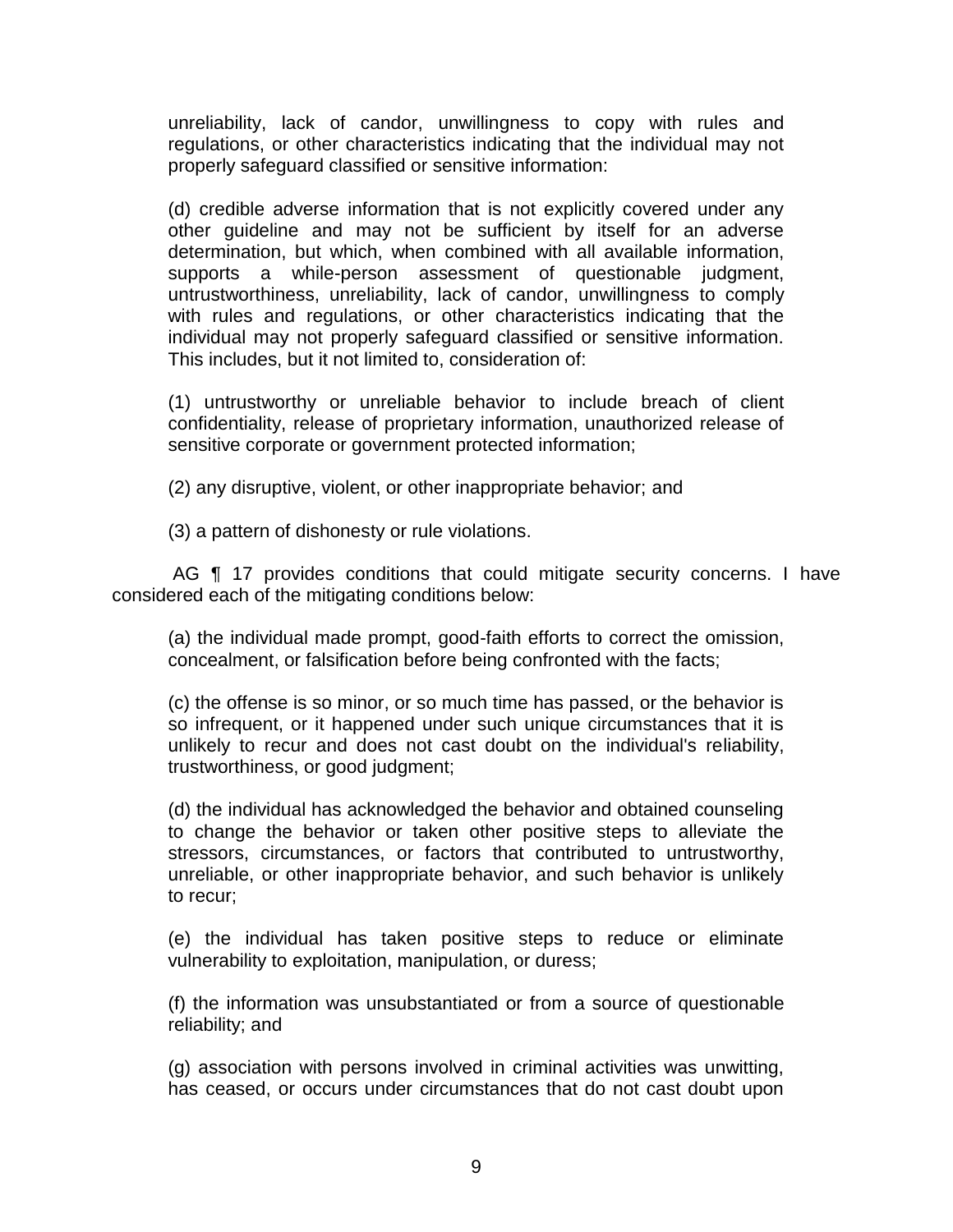the individual's reliability, trustworthiness, judgment, or willingness to comply with rules and regulations.

 Applicant's extensive criminal history coupled with his failure to answer the questions about his police record accurately shows a pattern of irresponsible and unreliable conduct. Applicant not only failed to list his most recent arrests and charges he failed to read on to answer the questions accurately that ask him if he has EVER been charged with a Felony or charged with a drug or alcohol violation. Applicant's carelessness or dishonesty shows poor judgment and unreliability. Applicant knew or should have known to answer the questions on his application carefully and accurately. Deliberately concealing material information from the government on a security clearance application raises serious questions about one's credibility and trustworthiness. Carelessness shows immaturity and irresponsibility. In either case, none of the mitigating conditions are applicable and Applicant does not meet the eligibility requirement to access classified information. This guideline is found against the Applicant. that occurred within the last seven years from the date he completed the application, but

### **Whole-Person Concept**

 Under the whole-person concept, the administrative judge must evaluate an applicant's eligibility for a security clearance by considering the totality of the applicant's conduct and all relevant circumstances. The administrative judge should consider the nine adjudicative process factors listed at AG ¶ 2(d):

(1) the nature, extent, and seriousness of the conduct; (2) the circumstances surrounding the conduct, to include knowledgeable participation; (3) the frequency and recency of the conduct; (4) the individual's age and maturity at the time of the conduct; (5) the extent to which participation is voluntary; (6) the presence or absence of rehabilitation and other permanent behavioral changes; (7) the motivation for the conduct; (8) the potential for pressure, coercion, exploitation, or duress; and (9) the likelihood of continuation or recurrence.

Under AG ¶ 2(c), the ultimate determination of whether to grant eligibility for a security clearance must be an overall commonsense judgment based upon careful consideration of the guidelines and the whole-person concept.

 I considered the potentially disqualifying and mitigating conditions in light of all relevant facts and circumstances surrounding this case. Applicant did not submit a response to the FORM. Insufficient mitigation has been shown. Accordingly, I conclude Applicant has not mitigated the Financial Considerations and Personal Conduct security concerns.